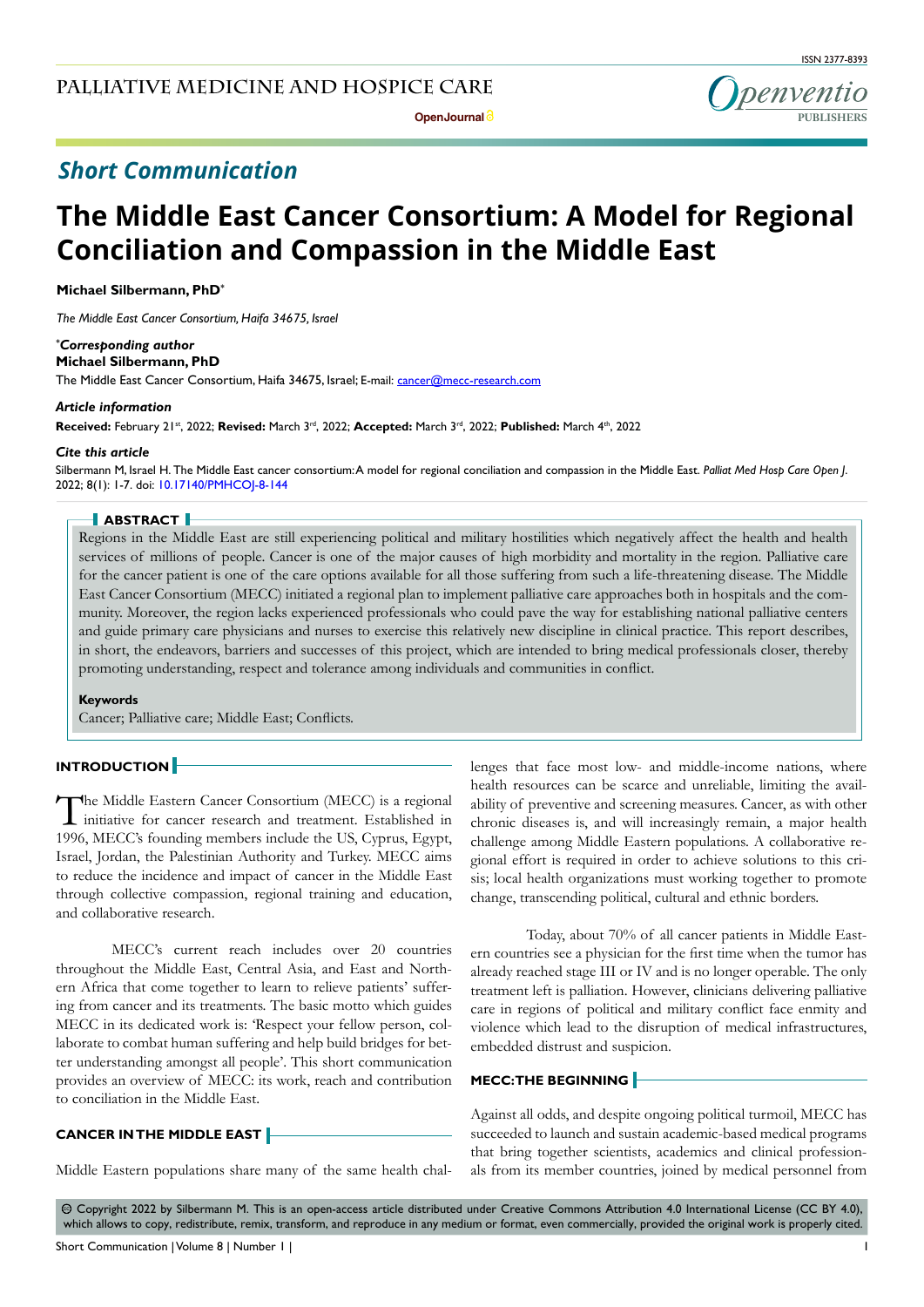

many other non-MECC countries in the Middle East and beyond.

Together with the US National Cancer Institute (NCI), MECC established a successful Middle Eastern Network of Cancer Registry Centers including Cypriots, Egyptians, Israelis, Jordanians, Palestinians, Turks, and Americans, with the assistance of the International Agency for Research in Cancer (IARC) in France. The project began in 1997 with the establishment of a regional network of cancer registries documenting the incidence of various cancers and stage of the disease at diagnosis. This framework enabled MECC to build a consensus among its members to develop standards that enable comparisons of cancer incidence in the different countries, which was first detailed in a monograph published in 2006 (National Institutes of Health (NIH) Publication No 06-5873, 2006). This initiative served as the first framework for multinational gatherings and collaborations during times of both peace and war.

## **MECC's EXPANSION TO PALLIATIVE CARE**

Following the registries' findings, MECC developed a program to introduce palliative care to the region with strong advocacy for palliative care services, which was desperately needed in most countries. To do so effectively, MECC established a baseline of information on palliative care services examining barriers to the delivery of palliative care that might exist and promoting solutions (NIH Publication No. 07-6230, 2008).

Late presentation of cancer patients is still MECC's main concern due to its medical, social and economic consequences for the patients, their families and the community. Until recently, palliative care for cancer patients was a largely unknown and unrecognized discipline in most Middle Eastern countries. Accordingly, basic educational and training courses were urgently needed. Educating and convincing clinicians, administrators and ministerial representatives continues to be the first step in overcoming the obstacles and barriers that physicians, nurses, social workers and psychologists face in their efforts to develop palliative services within their institutions and communities. The outcome of MECC's endeavors are the new palliative care units and programs that were established recently in most countries in the region.

Cultural traditions lead most cancer patients in the region to prefer to die at home, with their families at their side; thus, one of MECC's highest priorities was to develop and staff communitybased palliative care services for the benefit of the patients and their families.

MECC's approach has evolved incrementally, creating momentum through multiple small steps, such as initiating supplementary education and training in various formats, fellowships, and clinical exchanges, which eventually lead to regional-scale palliative care projects.

Palliative care is often the best form of treatment in these cases; however, it's not always offered or utilized. Access to pain medicines in the region is often limited, and even when drugs and palliative care services are available to patients, they're not always accepted. Additionally, stigma about cancer being a hereditary disease can often deter patients from accepting treatment, let alone seeking medical help. Stigma concerning pain medications and mental health issues related to a cancer diagnosis can often lead to patients keeping their condition a secret and choosing forego any palliative care.

This dire situation is one that MECC seeks to resolve by offering training and resources for oncology professionals. It is believed that through the development of palliative care programs and better communication between oncology professionals and patients, palliative care will become more widely accepted in the region. MECC's mission is not about religion or politics, but about humanity, interpersonal relationships, peace and setting aside prejudices.

Overall, the tireless work at governmental, institutional, individual and professional levels, along with the public at large, eventually yielded new governmental national initiatives focusing on cancer care along its entire trajectory, from the screening phase to the end-of-life.

## **COLLABORATIVE CONFERENCES, WORKSHOPS AND COURSES**

Building a cooperative capacity provided a basis for attracting new colleagues and sustaining relationships. Colleagues benefitted by sharing their knowledge and resources, while advancing their careers through joint academic outputs, including conference presentations and publications. Following is a partial list of palliative care activities initiated/organized by MECC during the years 2004- 2016:

1. Middle Eastern Cancer Consortium (MECC). The US Department of Health and Human Services sponsored the first regional palliative care; February, 2004; Larnaca, Cyprus.

2. Middle Eastern Cancer Consortium (MECC). First MECC delegation to Calvary Hospital; 2005; New York, USA.

3. Middle Eastern Cancer Consortium (MECC). MECC-INTCR palliative care conference of 50 clinicians from the US, Egypt, Jordan, the Palestinian Authority, Israel, Cyprus and Turkey; November, 2005; Larnaca, Cyprus.

4. Middle Eastern Cancer Consortium (MECC). Advance palliative care training course for oncology nursing; 2006; East Jerusalem, Israel.

5. Middle Eastern Cancer Consortium (MECC). Communication issues in pediatric oncology; June, 2006; Larnaca, Cyprus.

6. Middle Eastern Cancer Consortium (MECC). MECC-American Cancer Society University; March, 2007; Istanbul, Turkey.

7. Middle Eastern Cancer Consortium (MECC). Stress of working with cancer patients, Larnaca, Cyprus, June 2007.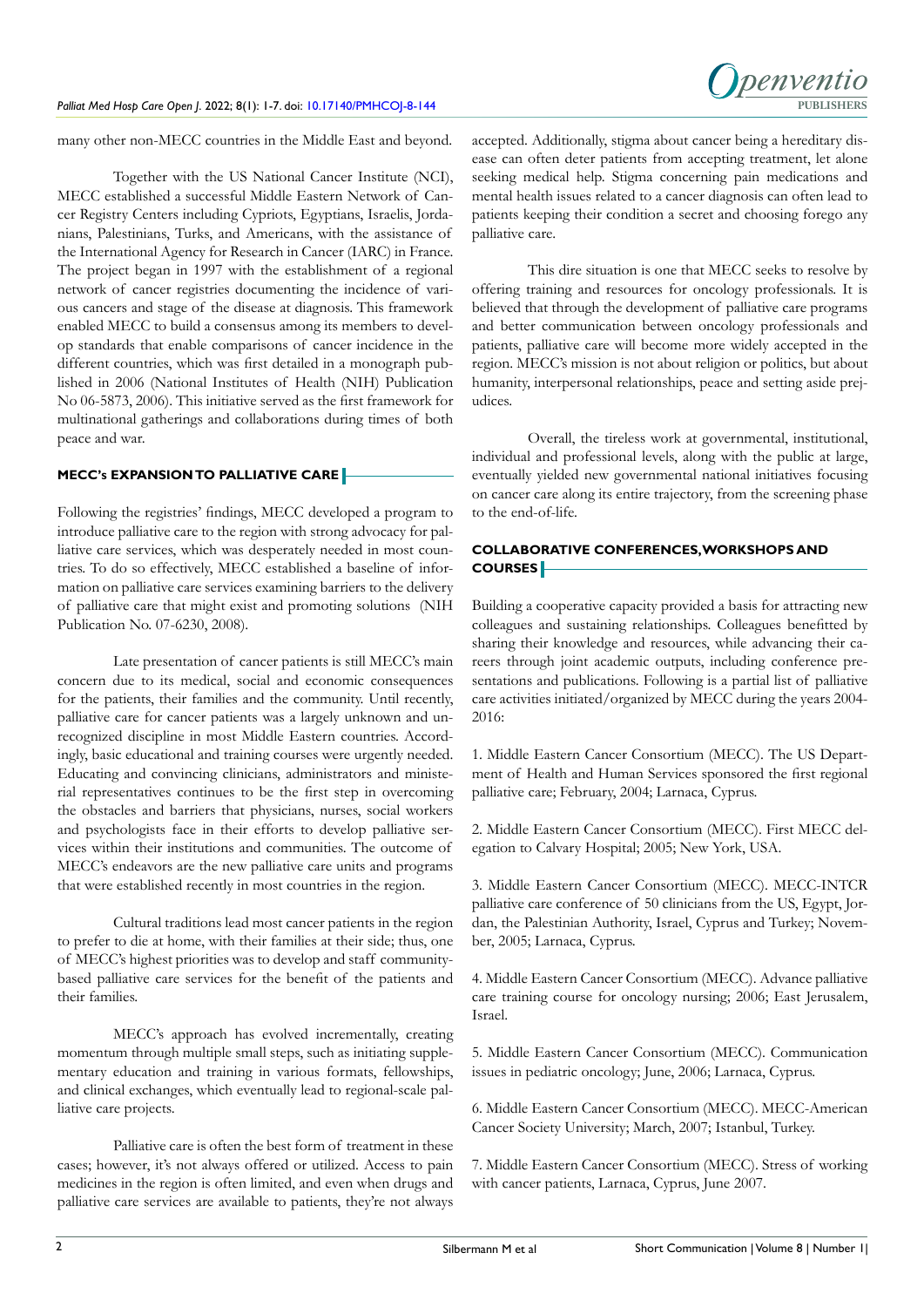

8. Middle Eastern Cancer Consortium (MECC). Palliative care workshop for palestinians, Augusta Victoria Hospital; May 2007; East Jerusalem, Israel.

9. Middle Eastern Cancer Consortium (MECC). Developing leadership skills for oncology nurses; December, 2007; Ein Gedi, Israel.

10. Middle Eastern Cancer Consortium (MECC). The role and involvement of the patient's family in palliative care; 2008; Larnaca, Cyprus.

11. Middle Eastern Cancer Consortium (MECC). Symptom management course for oncology nurses; June, 2008; Larnaca, Cyprus.

12. Middle Eastern Cancer Consortium (MECC). Holistic approaches for oncology integrated palliative care; November, 2009; Jerusalem, Israel.

13. Middle Eastern Cancer Consortium (MECC). Alleviation of fear, frustration and sense of loss through non-pharmacological treatment modalities; May 2009; Larnaca, Cyprus.

14. Middle Eastern Cancer Consortium (MECC). Nurses Leading the Way in Pain Control, Ankara, Turkey, April 2009.

15. Middle Eastern Cancer Consortium (MECC). Cancer pain, suffering and spirituality; April 2010; Istanbul, Turkey.

16. Middle Eastern Cancer Consortium (MECC). Integrative oncology in the Middle East; June 2010; Larnaca, Cyprus.

17. Middle Eastern Cancer Consortium (MECC). Cancer pain, suffering and the complexities of evidence-based intervention in cancer care; April 2011; Ankara, Turkey.

18. Middle Eastern Cancer Consortium (MECC). Integrating traditional medicine in research and clinical practice; May 2011; Baqa El-Gharbia, Israel.

19. Middle Eastern Cancer Consortium (MECC). International course on pain medicine and palliative care for children; November 2011; Larnaca, Cyprus.

20. Middle Eastern Cancer Consortium (MECC). Introductory course on palliative care for community professionals, antalya; December 2011; Ankara, Turkey.

21. Middle Eastern Cancer Consortium (MECC). Introduction of palliative care for community and hospital nurses; February 2012; Muscat, Sultanate of Oman.

22. Middle Eastern Cancer Consortium (MECC). Crossing borders for palliative care; February 2012; Tel Aviv, Israel.

23. Middle Eastern Cancer Consortium (MECC). International development and education course in palliative care: Approaches for oncology integrated palliative care in Middle Eastern countries; April 2012. Ankara, Turkey.

24. Middle Eastern Cancer Consortium (MECC). MECC palliative care research work group; June, 2012; Amman, Jordan.

25. Middle Eastern Cancer Consortium (MECC). International palliative care conference on the geriatric oncology patient; February, 2013. Muscat, Sultanate of Oman.

26. Middle Eastern Cancer Consortium (MECC). International pediatric oncology; February, 2013; Muscat, Sultanate of Oman.

27. Middle Eastern Cancer Consortium (MECC). International palliative care conference on the geriatric oncology patient; April 2014; Ankara, Turkey.

28. Middle Eastern Cancer Consortium (MECC). MECC-Ohiohealth fundamental course in palliative care for nurses; February, 2015; East Jerusalem, Israel.

29. Middle Eastern Cancer Consortium (MECC). MECC-ONS-Hacettepe University fundamental course in palliative care for Irani, Iraqi and Turkish Nurses; July, 2014. Ankara, Turkey.

30. Middle Eastern Cancer Consortium (MECC). MECC-ONS palliative care basic course for community and hospital nurses; October, 2015; Muscat, Sultanate of Oman.

31. Middle Eastern Cancer Consortium (MECC). MECC-ASCO International palliative care Workshop; May, 2016; Almaty, Kazakhstan.

32. Middle Eastern Cancer Consortium (MECC). MECC-ASCO cancer control for primary care physicians; March, 2016; Muscat, Sultanate of Oman.

33. Middle Eastern Cancer Consortium (MECC). MECC-ONS Advanced course in palliative care for hospital and community nurses; February 2016; Muscat, Sultanate of Oman.

Equally important, these encounters provided an informal social context for fostering mutual understanding.

Additional countries, including Lebanon, the Sultanate of Oman, Yemen, Saudi Arabia, the United Arab Emirates, Pakistan, Qatar, Afghanistan, Georgia, Uganda, Iran and Iraq took an active part in these conferences.

During this entire period, special courses were organized for Palestinian physicians, nurses, social workers and pharmacists led by Israeli faculty, held at the Augusta Victoria Hospital in East Jerusalem (2007), at the Sha'arei Zedek Hospital in West Jerusalem (2009), and a course in "Palliative Care Principles in Practice" with Al-Quds University in East Jerusalem (2014).

## **LESSONS LEARNED**

Several lessons have been learned throughout the MECC journey.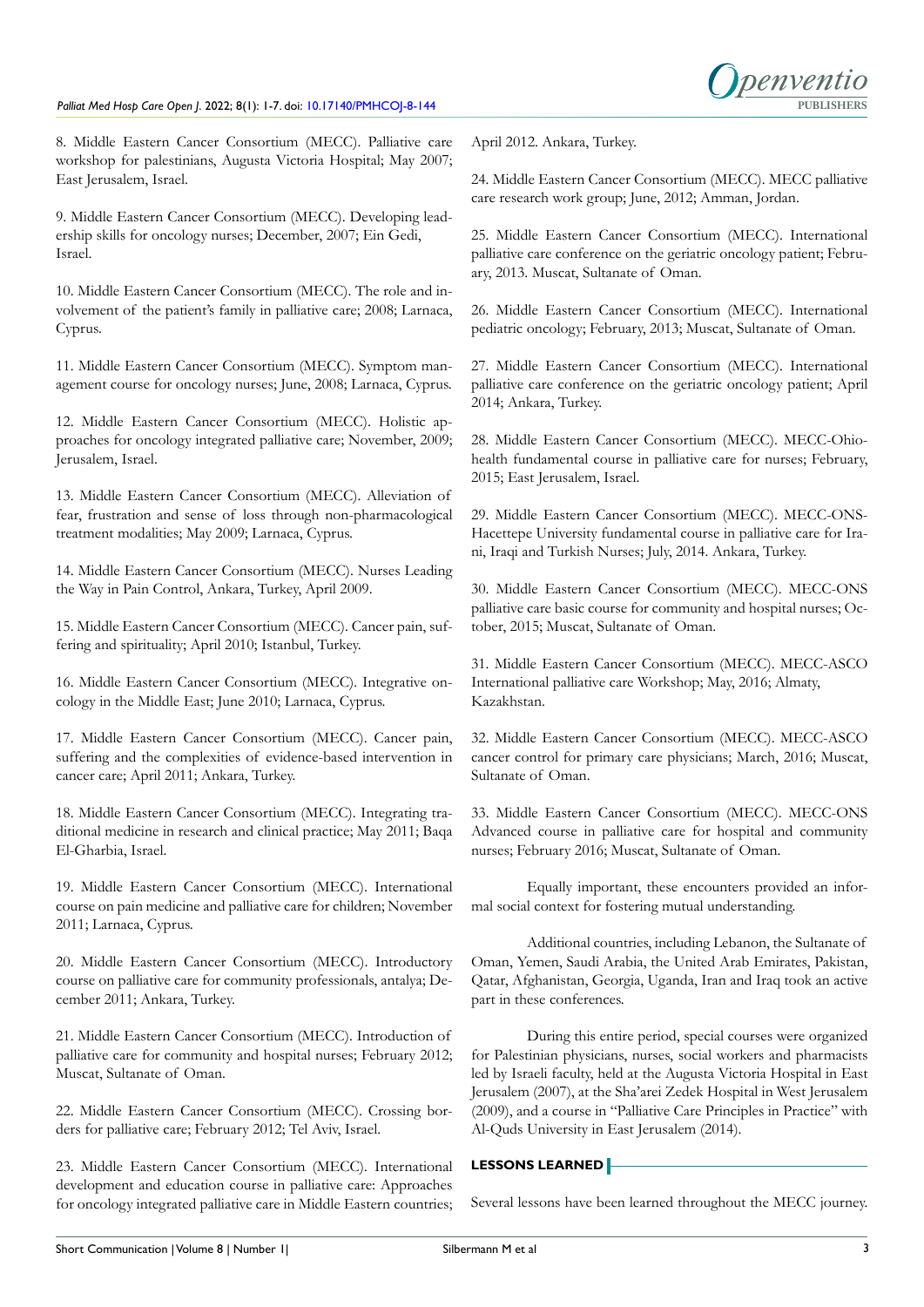

We learned to manage the profile of our activities in the region with awareness and sensitivity, since participants at times received negative reactions from colleagues. We did not avoid the media, but tried to focus their - and the public's - attention on our shared humanitarian goals and on tangible outputs gained by promoting palliative medicine in the region. Public leadership also played an important part in supporting these cross-border initiatives. For example, officials from the US, Egypt, Jordan, Cyprus, Israel and Turkey participated in the opening ceremonies of a MECC-sponsored International Kids Art Exhibit held in Tel Aviv (November 2009), Istanbul (April 2010) and Nicosia (June 2010).

A critical element was found to be the shared humanitarian focus on patients' needs. At times, when interactions ventured into sensitive political areas, MECC played a respectful but important role in refocusing the discussion to address health needs and project activities. This common denominator allowed our partnership to work, skirting national confrontations and political disagreements. In tangible ways, the MECC example of cross-border cooperation helped create a social infrastructure in the region for better understanding, respect and tolerance.

## **MECC: A VENUE FOR MIDDLE EASTERN PEACE**

MECC has succeeded in promoting cooperation through a major health initiative that builds trust by respecting cultural and religious sensitivities, social cohesion, agency-government relationships, and accountability to the individual communities. Ultimately, such cooperation can highlight effective peace-building roles for health professionals in regions of conflict.

MECC's founders considered, among other subjects, the question of how such an organization might facilitate cross-border collaborations between Arabs and Israelis. The vision was simple, yet compelling-to use health needs as a basis for cooperative projects that enhance people-to-people engagement, embodying the "Health as a Bridge for Peace" concept advanced by the World Health Organization (WHO).

Along the way, there were challenges to this peaceful paradigm. Members of the consortium, including Arab-Israeli sensitivities, with the result that the involvement of a trusted thirdparty coordinator-in this case, MECC–was recognized as vital for attracting colleagues from countries in conflict and managing cooperation during periods of conflict-a role that has been underscored in other Arab-Israeli initiatives. By way of example, in periods of heightened tensions, such as during the second Intifada in September 2000, the second Israeli-Lebanese War in 2006, and the more recent Gaza conflicts in 2009, 2012, 2014 and 2021, special attention was given by MECC staff members to maintaining good relationships with colleagues residing in countries involved in hostilities, and reinforcing morale by MECC personnel through numerous telephone calls, internet connections and face-to-face meetings in the region. Active involvement by Jordanian, Egyptian and Turkish colleagues gave MECC flexibility in coordinating activities of all kinds with all partners. These regular exchanges focused not only on sustaining project activity despite numerous hurdles, but also strengthened personal relationships and mutual confidence among colleagues during those difficult times.

Through this process, new opportunities for mitigating enmity can be developed. Given that suffering at the end-of-life is universal, there is a very special opportunity for palliative care clinicians working in regions of conflict. Where end-of-life care is so often ignored or neglected, palliative care emphasizes humanity and respect for human dignity in a unique way. Hence, the delivery of palliation holds the potential to break down barriers of suspicion and hatred and to reverse habits of depersonalization, dehumanization and demonization.

It is our profound conviction that health issues offer innovative ways to lead new dialogues for mutual understanding. Our goal is to make cancer palliation a shared objective for neighboring populations. In our experience, even in settings of political animosity and differences, this sort of humanitarian cooperation is possible and positive.

One of the biggest hurdles to overcome is a lack of communication and understanding of cultural and faith differences between people in neighboring countries. MECC trains oncology professionals to have more open and, ultimately, more fruitful discussions among themselves in the region.

The author of this short communication offers the following suggestions on how professionals can overcome cultural, faith and communications barriers to provide the best possible way to a more peaceful environment for future collaborations:

Become aware of any sensitivity; start by listening to colleagues' concerns by asking questions about what they want their relationship to look like. "*Personalized collaborations aren't just treatment schedules and drugs*," said Dr. Silbermann, who suggests professionals conduct dialogues including some personal questions so they can better get to know their partners and learn what as to what are the barriers to closer relationship they may face. Try to keep low profile at times of crisis and always communicate at the same eyelevel.

While some seek peace in the Middle East through political means, others are looking to help patients with cancer find peace through palliative care. This endeavor is bringing oncology professionals together across the region's national borders and cultural boundaries to implement solutions and improve patient care.

## **THE HOPE AND FUTURE OF MECC**

Despite the ongoing geopolitical conflicts in the Middle East, the past 25-years have left MECC with a sense of hope and optimism for better medical and nursing education and improved services for cancer patients at the primary, secondary and tertiary levels, including both curable treatments and palliative care. The ongoing trajectory of success of the regional palliative care programs introduced by MECC proves that despite many challenges, health initiatives in conflict-laden regions can bring health professionals together in cross-border collaborations to build vitally needed new services, through mutual respect, trust and understanding for the benefit of all involved. If we keep our focus on the patient and the family before us, help them come to an understanding of the situ-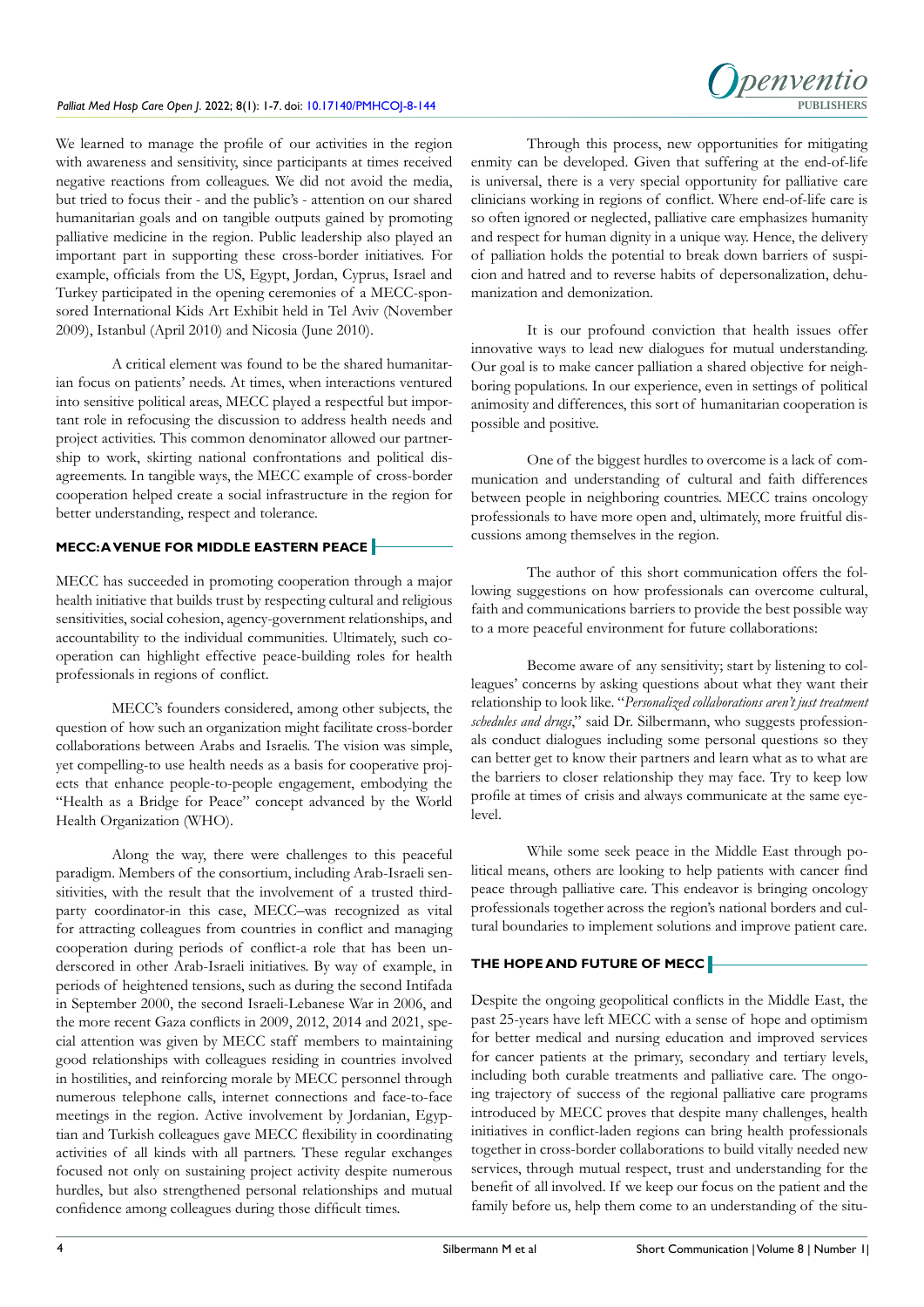

ation and help identify the priorities that are meaningful for them, we will be true to the principles of palliative care. Further steps to overcome conflicts in rendering palliative care require attention to a range of issues including trust, social cohesion, sensitivities of culture and accountability to communities. Finally, and importantly, is the need to stimulate dialogue among the stakeholders, including the parties to the regional conflicts, professionals, health policymakers and communities.

The present experience in the Middle East has shown that it is possible to bring together Arabs and Israelis, and Turks and Cypriots, to promote a common goal related to cancer palliation, even under very difficult circumstances. The MECC experience illuminates four essential ingredients that are needed in order to establish and sustain successful cooperation: 1) A focus on common health needs, i.e., palliative care to the cancer patient with practical outcomes; 2) A constructive and unbiased third-party broker; 3) A critical mass of "bridge-builders" in the region who are prepared to get involved; and 4) A sustained source of funding. Within the on-going geopolitical conflict in the Middle East, the medical profession provides a powerful venue for establishing cross-border collaborations through trust, goodwill and patience. The MECC model demonstrates a direction for health professionals in promoting peace through cancer palliation.

## **MECC: A MODEL FOR THE WORLD**

After 25-years of activity in the Middle East, MECC can be seen as a model for the organization of international initiatives to achieve both project-specific health outcomes and broader social effects through cooperative networks.

The MECC experience provides a realistic and attainable way to address issues related to the development of professional human resources and primary determinants of health in this region of ongoing conflict.

## **DECLARATION**

I hereby declare that there are no conflict of interest of any kind, and that this manuscript is for educational purpose only.

## **PARTIAL LIST OF PUBLICATIONS ASSOCIATED WITH MECC ACTIVITIES**

1. Silbermann M, Freedman L, Al-Kayed S, et al. Cancer registration in the Middle East. *Med J Islamic Acad Sci.* 1999; 12: 55-56.

2. Darwish H, Seidan W, Silbermann M, Abu Saleh AR, Arber N. Battling cancer through cooepration - Israel-Palestinian Conference on GI oncology. *The Israel Medical Association journal: IMAJ*. 2001; 3: 631-632.

3. Silbermann M. The Middle East Cancer Consortium: A model for a regional cooperation program. Health without Borders in the Middle East. *JDC Middle East Program*. Brookdale Inst. 2003; 23-30.

4. *Monograph on Cancer Incidence in the Middle East: A Comparison of* 

*Four Member Countries (Cyprus, Egypt, Israel and Jordan) with US SEER*. In: Freedman L, Edwards B, Ries L, Young J, eds. Bethesda, Maryland, USA: NIH Publication; 2006.

5. Silbermann M. The Middle East Cancer Consortium (MECC): A bridge to understanding between people. *Bridges.* 2008; 4: 4-7.

6. Bingley A. *Palliative Care in the Region Represented by the Middle East Cancer Consortium*. In: Bingley A, Clark D, eds. Bethesda, Maryland, USA: NIH Publication; 2008.

7. Leading the way in pain control: A MECC-ONS course for oncology nurses, Ankara. *J Pediatr Hematol Oncol*. 2009; 31: 605-618. doi: [10.1097/MPH.0b013e3181acd8ec](http://doi.org/10.1097/MPH.0b013e3181acd8ec)

8. Silbermann M, Khleif A, Balducci L. Healing by cancer. *J Clin Oncol*. 2010; 28: 1436-1437. doi: [10.1200/JCO.2009.24.8161](http://doi.org/10.1200/JCO.2009.24.8161)

9. Silbermann M, Guest Editor. MECC workshop on palliative care services in the Middle East. *J Pediatr Hematol Oncol*. Supplement, 33: Sl-S80.

10. Ben Arie E, AIi-Shtayeh MS, Nejmi M, et al. Integrative oncology in the Middle East: Weaving traditional and complementary medicine in supportive care. *Support Care Cancer*. 2011; 19: doi: [10.1007/200520-1121](http://doi.org/10.1007/200520-1121)

11. Silbermann M, Khleif A, Tuncer M, et al. Can we overcome the effect of conflicts in rendering palliative care? An introduction to the Middle Eastern Cancer Consortium (MECC). *Curr Oncol Rep*. 2011; 13(4): 302-307. doi: [10.1007/s11912-011-0174-z](http://doi.org/10.1007/s11912-011-0174-z)

12. Silbermann M, Hassan E. Cultural perspective in cancer care: Impact of Islamic traditions and practices in Middle Eastern Countries. *J Pediatr Hematol Oncol*. 2011; 33: S81-86. doi: [10.1097/](http://doi.org/10.1097/MPH.0b013e318230dab6) [MPH.0b013e318230dab6](http://doi.org/10.1097/MPH.0b013e318230dab6)

13. Silbermann M, Guest Editor. MECC Workshop on Cancer Pain, Suffering and the Complexities of evidence-based intervention in cancer care. *J Pediatr Hematol Oncol*. 2011; Supplement 33: 581-161.

14. Silbermann M. Promoting mutual tolerance, respect, and understanding through cancer palliation. *J Palliat Care Med*. 2011; 1: e103. doi: [10.4172/jpcm.1000e 103](http://doi.org/10.4172/jpcm.1000e 103)

15. Silbermann M, AI-Hadad S, Ashraf S, et al. MECC regional initiative in pediatric palliative care. *J Pediatr Hematol Oncol*. 2012; 34: S1-S11. doi: [10.1097/MPH.0b013e318249aa98](http://doi.org/10.1097/MPH.0b013e318249aa98)

16. Silbermann M, Arnaout M, Daher M, et al. Palliative care in Middle Eastern countries: Accomplishments and challenges. *Ann Oncol*. 2012; 23: S15-S28. doi: [10.1093/annonc/mds084](http://doi.org/10.1093/annonc/mds084)

17. Silbermann M. Advanced ASCO-MECC International development and education course in palliative care: Approaches for oncology integrated palliative care in Middle Eastern Countries. *Ann Oncol*. 2012; 23 (Supplement): S1-S79.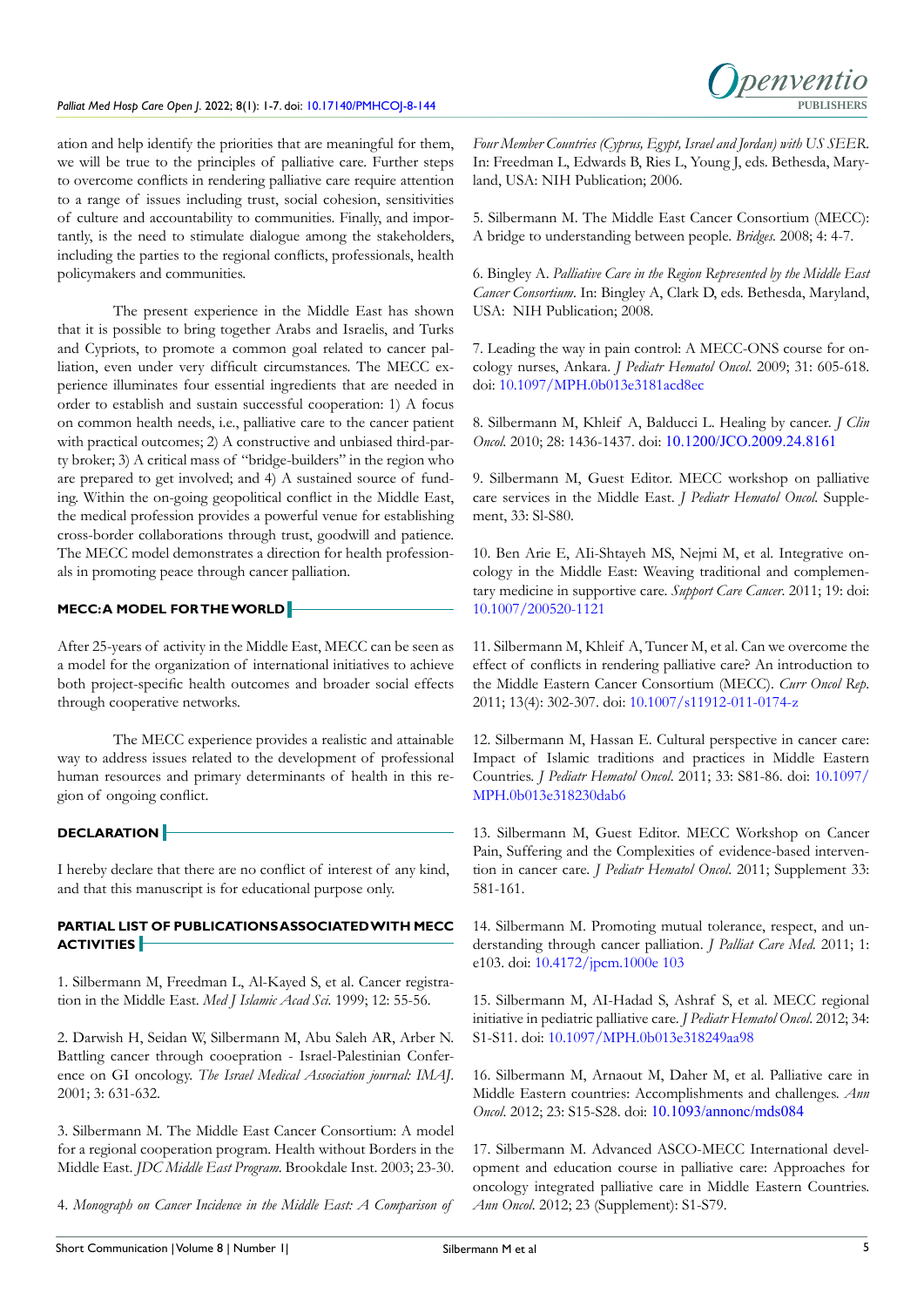

18. Silbermann M. Impressions and experiences of a palliative care course to nurses in the Sultanate of Oman. *J Palliat Care Med*. 2012; 2: e116. doi: [10.4172/2165-7386.1000el16](http://doi.org/10.4172/2165-7386.1000el16)

19. Charalambous H, Silbermann M. Clinically based palliative care training is needed urgently for all oncologists. *J Clin Oncol.* 2012; 30. doi: [10.12001/JCO.2012.45.3548](http://doi.org/10.12001/JCO.2012.45.3548)

20. Silbermann M. Availability of pain medication for patients in the Middle East: Status of the problem and the role of the Middle East Cancer Consortium (MECC): Implications for other regions. *J Palliat Care Med.* 2012; 2: e118. doi: [10.4172/21657386.1000e118](http://doi.org/10.4172/21657386.1000e118)

21. Silbermann M. Setting higher standards in cancer care Impressions and lessons learned at the first Emirates Oncology Conference, Abu Dhabi, November 2012. *J Palliat Care Med*. 2012; 2: e120. doi: [10.4172/2165-7386.1000e120](http://doi.org/10.4172/2165-7386.1000e120)

22. Silbermann M, AI-Zadjali M. Nurses paving the way to improving palliative care services in the Middle East. *J Palliat Care Med*. 2013; 3: e125. doi: [10.4172/2165-7386.1000e125](http://doi.org/10.4172/2165-7386.1000e125)

23. Silbermann M, Epner DE, Charalambous H, et al. Promoting new approaches for cancer care in the Middle East. *Ann Oncol.* 2013; 24: vii 5-10. doi: [10.1093/annonc/mdt267](http://doi.org/10.1093/annonc/mdt267)

24. Hajjar R, Atli T, AI-Mandhari Z, Qudrhiri M, Balducci L, Silbermann M. Prevalence of aging population in the Middle East and its implication on cancer incidence and care. *Ann Oncol*. 2013; 24(Suppl 7): vii 11-24. doi: [10.1093/annonc/mdt268](http://doi.org/10.1093/annonc/mdt268)

25. Silbermann M, Pitsillides B, AI-Alfi N, et al. Multidisciplinary care team for cancer patients and its implication in several Middle Eastern countries. *Ann Oncol*. 2013; 24: vii 41-47. doi: [10.1093/](http://doi.org/10.1093/annonc/mdt265) [annonc/mdt265](http://doi.org/10.1093/annonc/mdt265)

26. Silbermann M. International symposium on palliative care and the geriatric cancer patient. *Ann Oncol.* 2013; 24 (Supplement): vii 1-55.

27. Cleary J, Silbermann M, Scholten W, Torode J, Cherny NI. Formulary, availability and regulatory barriers to accessibility of opioids for cancer pain in the Middle East: A report from the Global Opioid Policy Initiative (GOPI). *Ann Oncol*. 2013; 24: xi 51-59. doi: [10.1093/annonc/mdt503](http://doi.org/10.1093/annonc/mdt503)

28. Ben-Arye E, Silbermann M, Dagash J, Shulman B, Schiff E. Touching the other's suffering: Cross-cultural challenges in palliative treatment along geopolitical crossroads. *Oncologist.* 2014; 19: 212-214. doi: [10.1634/theoncologist.2013-0244](http://doi.org/10.1634/theoncologist.2013-0244)

29. Silbermann M, Jaloudi MA. Setting a higher standard in cancer care: Isn't it time to bring about a change in cancer palliation? *J Palliat Care Med*. 2014; 4: e128. doi: [10.4172/2165-7386.1000e128](http://doi.org/10.4172/2165-7386.1000e128)

30. Silbermann M, ed. *Palliative Care to the Cancer Patient: The Middle East as Model to Emerging Countries*. Hauppauge, NY, USA: Nova Science Publishers; 2014.

31. Al-Zadjali M, Sinawi F, Sheeba M, AI-Busaidi M, AI-Jabri S, Silbermann M. Community health nursing in Oman. *Health Care Current Reviews.* 2014; 2: 3. doi: [l0.4172/hccr.l000128](http://doi.org/l0.4172/hccr.l000128)

32. Ben-Arye E, Hamadeh A, Schiff E, et al. Compared perspectives of Arab patients in the Palestinian Authority and Israel on the role of complementary medicine in cancer care. *J Pain Symptom Manage*. 2015; 49: 878-884. doi: [10.1016/j.jpainsymman.2014.10.006](http://doi.org/10.1016/j.jpainsymman.2014.10.006)

33. Silbermann M, Fink R, Min SJ, et al. Evaluating palliative care needs in Middle Eastern countries. *J Palliat Care Med*. 2015; 18: 18- 25. doi: [10.1089/jpm.2014.0194](http://doi.org/10.1089/jpm.2014.0194)

34. Hajjar RR, Charalambous H, Baider L, Silbermann M. International palliative care. Middle East Experience as a model for global palliative care. *Clin Geriatr Med*. 2015; 31: 281-294. doi: [10.1016/j.](http://doi.org/10.1016/j.cger.2014.12.001) [cger.2014.12.001](http://doi.org/10.1016/j.cger.2014.12.001)

35. Silbermann M, Daher M, Fahmi-Abdalla R, Jaloudi M, Hassan A. The Middle East Cancer Consortium promotes palliative care. *Lancet.* 2015; 385: 1620-1621. doi: [10.1016/S0140-6736\(15\)60791-](http://doi.org/10.1016/S0140-6736(15)60791-7) [7](http://doi.org/10.1016/S0140-6736(15)60791-7)

36. Brant J, Silbermann M. Perspectives on the role of nurses in contemporary palliative dare practice: The Middle East as example for the developing world. *J Palliat Care Med*. 2015; S4: 1. doi: [10.4172/2165-7386.1000S4-002](http://doi.org/10.4172/2165-7386.1000S4-002)

37. Silbermann M, ed. *Cancer Care in Countries/Societies in Transition – Individualized Care in Focus*. New York, USA: Springer; 2016.

38. Hacikamiloglu E, Utku ES, Cukurova Z, et al. Community palliative care in Turkey: A collaborative promoter to a new concept in the Middle East. *J Public Health Manag Pract.* 2016; 22: 81-88. doi: [10.1097/PHH.0000000000000252](http://doi.org/10.1097/PHH.0000000000000252)

39. Silbermann M. Palliative care – nursing. *J Palliat Care Med*. 2015; S4: e001. doi: [10.4172/2165-7386.1000S4e001](http://doi.org/10.4172/2165-7386.1000S4e001)

40. Silbermann M, Kunirova G, Kaidarova D. Promoting palliative care to cancer patients in the republic of Kazakhstan. *J Palliat Care Med*. 2016; 6: 4. doi: [10.4172/2.165-7386.1000e 137](http://doi.org/10.4172/2.165-7386.1000e 137)

41. Sabar R, Katz GJ, Silbermann M. Family carers and the home hospice patient in Israel: A pilot study of the need for a multicultural perspective. *J Fam Med.* 2016; 3(8): 1082-1084.

42. Oguz G, Senel G, Silbermann M. Palliative care unit in an oncology hospital in Turkeyy P. *Clin Oncol.* 2016; 1: 1157-01159.

43. *Palliative Care: Perspectives, Practices and Impact on Quality of Life a Global View*. Silbermann M, ed. NY, USA: NOVA Science Publishers; 2017: 1.

44. Senel G, Silbermann M. Cultural challenges in implementing palliative programs in emerging countries. *Palliat Med Hosp Care Open J*. 2017; SE(1): S1-S3. doi: [10.17140/PMHCOJ-SE-1-101](http://doi.org/10.17140/PMHCOJ-SE-1-101)